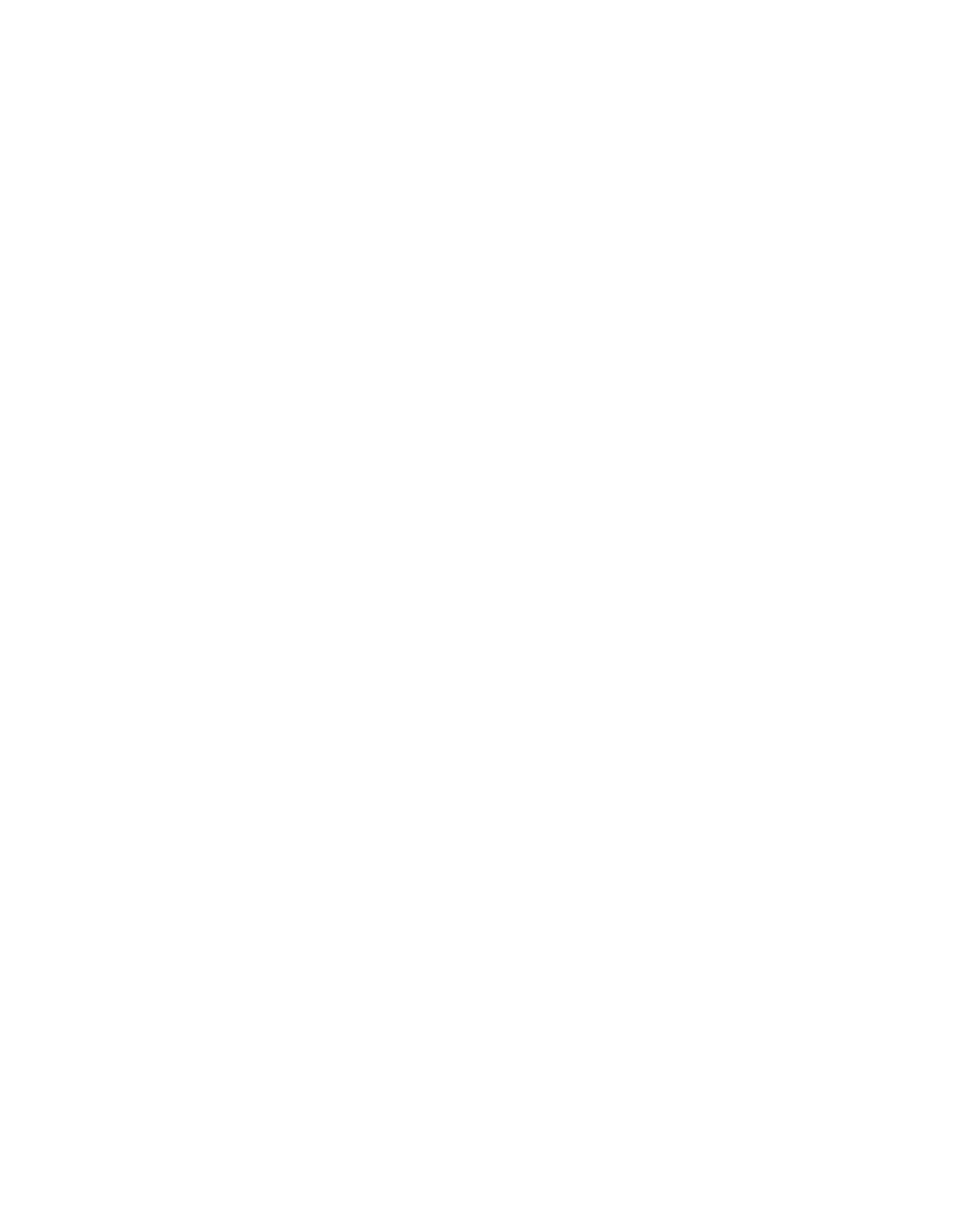### **864 Text Message – CVS/Pharmacy**

### **Functional Group=TX**

**Purpose:** This Document contains the format and establishes the data content of the Text Message Transaction Set (864) for use within the context of an Electronic Data Interchange (EDI) environment. The transaction set can be used to provide users with a capability to electronically move messages, contracts, explanations, and other one-time communications. It is the intent of this transaction set to provide electronic communication (messages) for people, not for computer processing. The use of the transaction set to transmit quasi or unique transaction set standards is discouraged. The use of the Text Message transaction set demands of the sender certain detailed information about the recipient. The transaction set's purpose is to provide communication to the recipient in some human-readable form. The recipient's network will dictate what capabilities are available for delivery of the information. It is the responsibility of the sender to obtain this information and include it in the transmission.

#### **Not Defined:**

| Pos             | $\underline{\mathbf{Id}}$<br><b>ISA</b><br><b>GS</b> | <b>Segment Name</b><br><b>Interchange Control Header</b><br><b>Functional Group Header</b> | <u>Req</u><br>M<br>M | <b>Max Use</b><br>1 | <b>Repeat</b> | <b>Notes</b> | <b>Usage</b><br>Must use<br>Must use |  |
|-----------------|------------------------------------------------------|--------------------------------------------------------------------------------------------|----------------------|---------------------|---------------|--------------|--------------------------------------|--|
| <b>Heading:</b> |                                                      |                                                                                            |                      |                     |               |              |                                      |  |
| Pos             | $\underline{\mathbf{Id}}$                            | <b>Segment Name</b>                                                                        | Req                  | <b>Max Use</b>      | <b>Repeat</b> | <b>Notes</b> | <b>Usage</b>                         |  |
| 010             | <b>ST</b>                                            | <b>Transaction Set Header</b>                                                              | M                    |                     |               | CN1/010      | Must use                             |  |
| 020             | <b>BMG</b>                                           | Beginning Segment For Text<br>Message                                                      | M                    | 1                   |               |              | Must use                             |  |
| 030             | <b>DTM</b>                                           | Date/Time Reference                                                                        | $\Omega$             | 10                  |               |              | Must use                             |  |
|                 | $LOOP$ ID $\text{-}$ N1                              |                                                                                            |                      |                     | <b>200</b>    |              |                                      |  |
| 040             | N1                                                   | Name                                                                                       | $\Omega$             | 1                   |               |              | Must use                             |  |
| 080             | <b>REF</b>                                           | Reference Identification                                                                   | $\Omega$             | 12                  |               |              | Must use                             |  |

#### **Detail:**

| Pos                 | Id                        | <b>Segment Name</b>             | Req | <b>Max Use</b> | <b>Repeat</b> | <b>Notes</b> | <b>Usage</b> |
|---------------------|---------------------------|---------------------------------|-----|----------------|---------------|--------------|--------------|
|                     | <b>LOOP ID - MIT</b>      |                                 |     |                | ≥1            |              |              |
| 010                 | <b>MIT</b>                | Message Identification          | М   |                |               |              | Must use     |
| 080                 | <b>MSG</b>                | Message Text                    | М   | 100000         |               |              | Must use     |
| <b>Summary:</b>     |                           |                                 |     |                |               |              |              |
| Pos                 | $\underline{\mathbf{Id}}$ | <b>Segment Name</b>             | Req | <b>Max Use</b> | <b>Repeat</b> | <b>Notes</b> | <b>Usage</b> |
| 010                 | <b>SE</b>                 | <b>Transaction Set Trailer</b>  | M   |                |               |              | Must use     |
| <b>Not Defined:</b> |                           |                                 |     |                |               |              |              |
| Pos                 | $\underline{\mathbf{Id}}$ | <b>Segment Name</b>             | Req | <b>Max Use</b> | <b>Repeat</b> | <b>Notes</b> | <b>Usage</b> |
|                     | <b>GE</b>                 | <b>Functional Group Trailer</b> | M   |                |               |              | Must use     |
|                     | <b>IEA</b>                | Interchange Control Trailer     | М   |                |               |              | Must use     |

#### **Notes:**

#### **Comments:**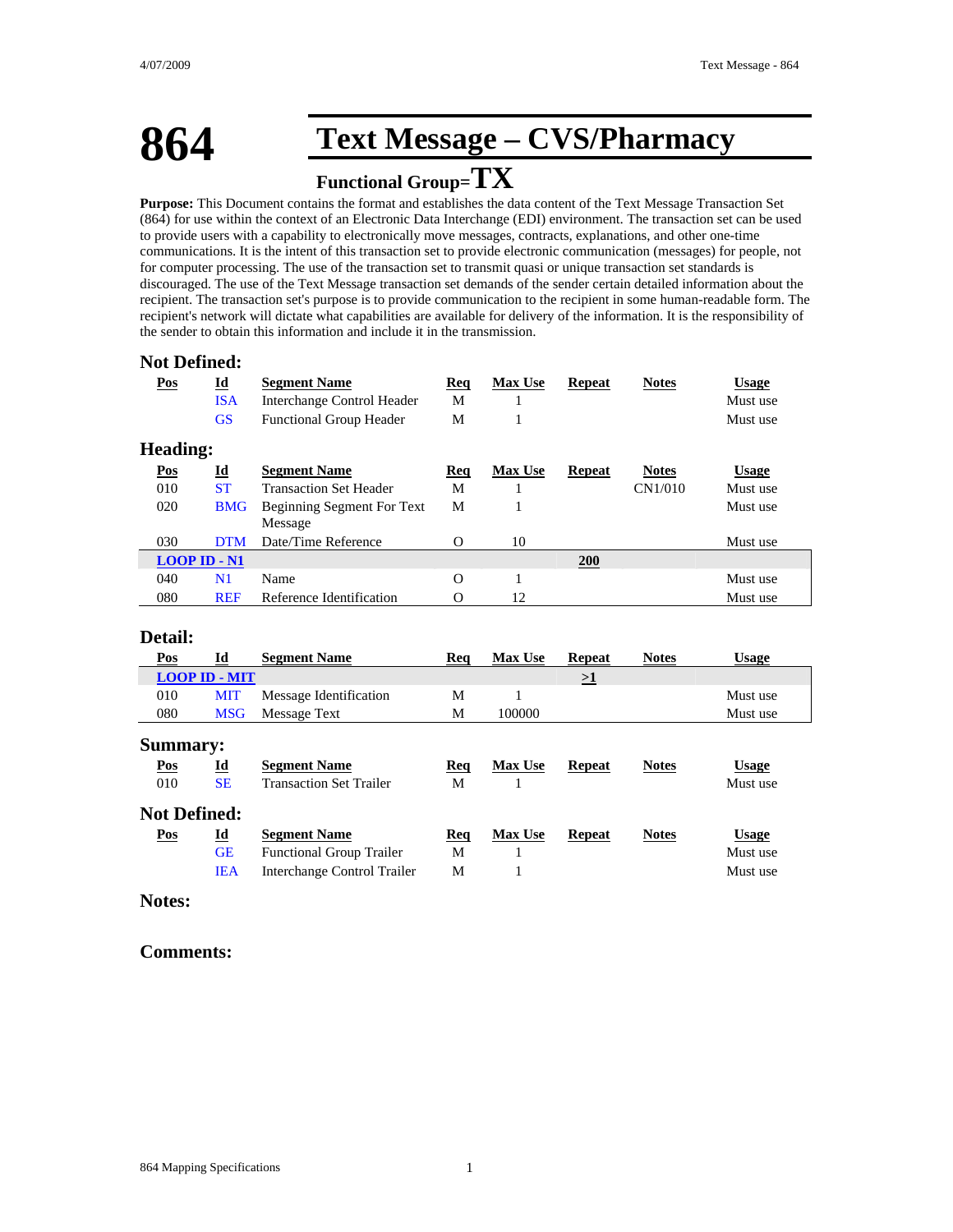## **ISA** Interchange Control Header <br>
Max: 1 Not Defined - Mandatory<br>
Loop: N/A Elements: 16

**Not Defined - Mandatory Elements: 16** 

#### **User Option (Usage):** Must use

**Purpose:** To start and identify an interchange of zero or more functional groups and interchange-related control segments

#### **Element Summary: Ref Id Element Name Req Type Min/Max Usage** ISA01 I01 **Authorization Information Qualifier** M ID 2/2 Must use **Description:** Code to identify the type of information in the Authorization Information **CodeList Summary** (Total Codes: 7, Included: 1) **Code Name** 00 No Authorization Information Present (No Meaningful Information in I02) **Ref Id Element Name Req Type Min/Max Usage ISA02 IO2 Authorization Information M M AN IO2 Must** use IO2 Authorization Information<br>
M AN 10/10 Must use **Description:** Information used for additional identification or authorization of the interchange sender or the data in the interchange; the type of information is set by the Authorization Information Qualifier (I01) ISA03 I03 **Security Information Qualifier** M ID 2/2 Must use **Description:** Code to identify the type of information in the Security Information **CodeList Summary** (Total Codes: 2, Included: 1) **Code Name** 00 No Security Information Present (No Meaningful Information in I04) **Ref Id Element Name Req Type Min/Max Usage** ISA04 I04 **Security Information** M AN 10/10 Must use **Description:** This is used for identifying the security information about the interchange sender or the data in the interchange; the type of information is set by the Security Information Qualifier (I03) ISA05 I05 **Interchange ID Qualifier** M ID 2/2 Must use **Description:** Qualifier to designate the system/method of code structure used to designate the sender or receiver ID element being qualified **CodeList Summary** (Total Codes: 38, Included: 1) **Code Name** ZZ Mutually Defined **Ref Id Element Name Req Type Min/Max Usage** ISA06 I06 **Interchange Sender ID** M AN 15/15 Must use **Description:** Identification code published by the sender for other parties to use as the receiver ID to route data to them; the sender always codes this value in the sender ID element ISA07 I05 **Interchange ID Qualifier** M ID 2/2 Must use **Description:** Qualifier to designate the system/method of code structure used to designate the sender or receiver ID element being qualified **CodeList Summary** (Total Codes: 38, Included: 1) **Code Name** 12 Phone (Telephone Companies) **Ref Id Element Name Req Type Min/Max Usage** ISA08 I07 **Interchange Receiver ID** M AN 15/15 Must use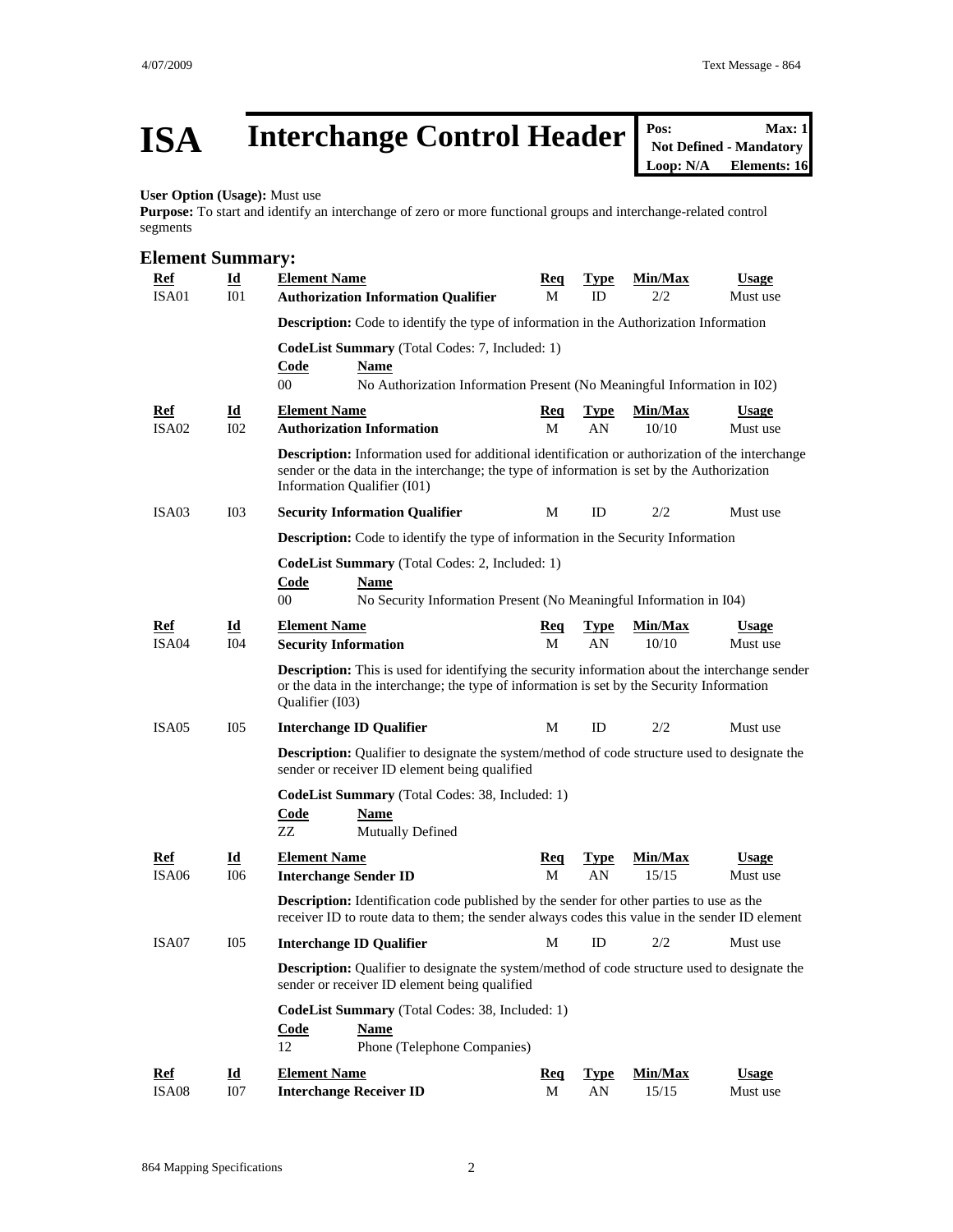**Description:** Identification code published by the receiver of the data; When sending, it is used by the sender as their sending ID, thus other parties sending to them will use this as a receiving ID to route data to them

| ISA09               | <b>I08</b>                | <b>Interchange Date</b>                                                                                                                                                                                                   | М        | DΤ                            | 6/6            | Must use                 |
|---------------------|---------------------------|---------------------------------------------------------------------------------------------------------------------------------------------------------------------------------------------------------------------------|----------|-------------------------------|----------------|--------------------------|
|                     |                           | <b>Description:</b> Date of the interchange                                                                                                                                                                               |          |                               |                |                          |
| ISA10               | I09                       | <b>Interchange Time</b>                                                                                                                                                                                                   | М        | TM                            | 4/4            | Must use                 |
|                     |                           | <b>Description:</b> Time of the interchange                                                                                                                                                                               |          |                               |                |                          |
| ISA11               | I10                       | <b>Interchange Control Standards Identifier</b>                                                                                                                                                                           | M        | <b>ID</b>                     | 1/1            | Must use                 |
|                     |                           | <b>Description:</b> Code to identify the agency responsible for the control standard used by the<br>message that is enclosed by the interchange header and trailer<br>All valid standard codes are used. (Total Codes: 1) |          |                               |                |                          |
| ISA12               | I11                       | <b>Interchange Control Version Number</b>                                                                                                                                                                                 | М        | ID                            | 5/5            | Must use                 |
|                     |                           | <b>Description:</b> Code specifying the version number of the interchange control segments                                                                                                                                |          |                               |                |                          |
|                     |                           | CodeList Summary (Total Codes: 14, Included: 1)<br>Code<br>Name<br>00400<br>Standard Issued as ANSI X12.5-1997                                                                                                            |          |                               |                |                          |
| <b>Ref</b><br>ISA13 | Id<br>I12                 | <b>Element Name</b><br><b>Interchange Control Number</b>                                                                                                                                                                  | Req<br>M | <b>Type</b><br>N <sub>0</sub> | Min/Max<br>9/9 | <b>Usage</b><br>Must use |
|                     |                           | <b>Description:</b> A control number assigned by the interchange sender                                                                                                                                                   |          |                               |                |                          |
| ISA14               | I13                       | <b>Acknowledgment Requested</b>                                                                                                                                                                                           | M        | ID                            | 1/1            | Must use                 |
|                     |                           | <b>Description:</b> Code sent by the sender to request an interchange acknowledgment (TA1)                                                                                                                                |          |                               |                |                          |
|                     |                           | <b>CodeList Summary</b> (Total Codes: 2, Included: 1)<br>Code<br>Name<br>No Acknowledgment Requested<br>0                                                                                                                 |          |                               |                |                          |
| <b>Ref</b>          | Id                        | <b>Element Name</b>                                                                                                                                                                                                       | Req      | Type                          | Min/Max        | <b>Usage</b>             |
| ISA15               | <b>I14</b>                | <b>Usage Indicator</b>                                                                                                                                                                                                    | М        | ID                            | 1/1            | Must use                 |
|                     |                           | <b>Description:</b> Code to indicate whether data enclosed by this interchange envelope is test,<br>production or information                                                                                             |          |                               |                |                          |
|                     |                           | CodeList Summary (Total Codes: 3, Included: 1)<br>Code<br>Name<br>P<br><b>Production Data</b>                                                                                                                             |          |                               |                |                          |
| Ref                 | $\underline{\mathbf{Id}}$ | <b>Element Name</b>                                                                                                                                                                                                       | Req      | <b>Type</b>                   | Min/Max        | <b>Usage</b>             |
| ISA16               | I15                       | <b>Component Element Separator</b>                                                                                                                                                                                        | M        |                               | 1/1            | Must use                 |
|                     |                           | <b>Description:</b> Type is not applicable; the component element separator is a delimiter and not a<br>data element; this field provides the delimiter used to separate component data elements                          |          |                               |                |                          |

within a composite data structure; this value must be different than the data element separator and the segment terminator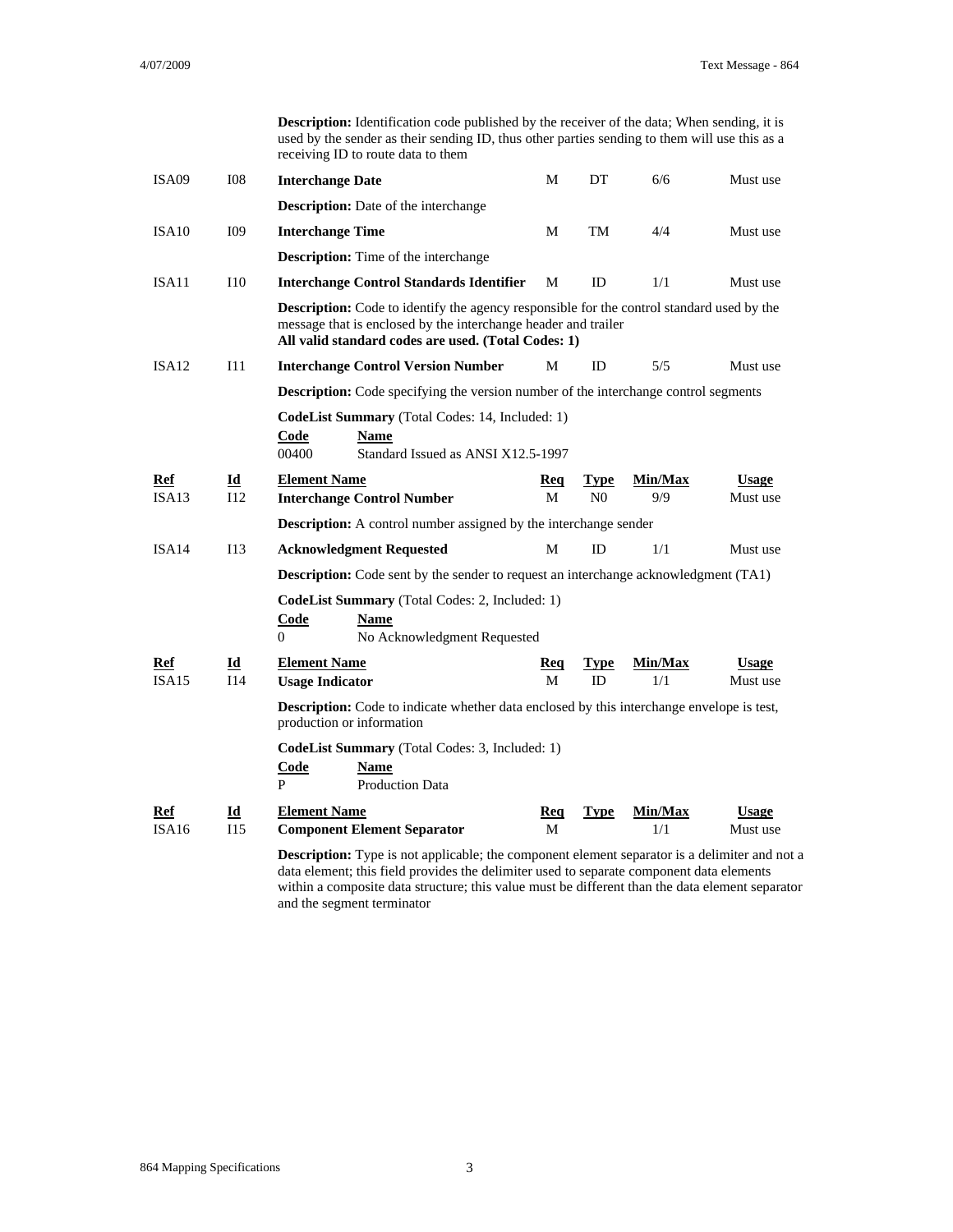# **GS Functional Group Header Pos:** Max: 1<br>
Not Defined - Mandatory<br>
Loop: N/A Elements: 8

**Not Defined - Mandatory Elements: 8** 

**User Option (Usage):** Must use

**Purpose:** To indicate the beginning of a functional group and to provide control information

| <b>Element Summary:</b> |                                |                                                                                                                                                                                                                                                                                                                                                                                                                                                                                                                      |                                                                                                      |                   |                 |                          |  |  |  |
|-------------------------|--------------------------------|----------------------------------------------------------------------------------------------------------------------------------------------------------------------------------------------------------------------------------------------------------------------------------------------------------------------------------------------------------------------------------------------------------------------------------------------------------------------------------------------------------------------|------------------------------------------------------------------------------------------------------|-------------------|-----------------|--------------------------|--|--|--|
| <u>Ref</u><br>GS01      | <b>Id</b><br>479               | <b>Element Name</b><br><b>Functional Identifier Code</b>                                                                                                                                                                                                                                                                                                                                                                                                                                                             | <u> Req</u><br>М                                                                                     | <b>Type</b><br>ID | Min/Max<br>2/2  | <b>Usage</b><br>Must use |  |  |  |
|                         |                                | <b>Description:</b> Code identifying a group of application related transaction sets                                                                                                                                                                                                                                                                                                                                                                                                                                 |                                                                                                      |                   |                 |                          |  |  |  |
|                         |                                | CodeList Summary (Total Codes: 240, Included: 1)<br><b>Code</b><br>Name<br>TX<br>Text Message (864)                                                                                                                                                                                                                                                                                                                                                                                                                  |                                                                                                      |                   |                 |                          |  |  |  |
| <b>Ref</b><br>GS02      | $\overline{\mathbf{I}}$<br>142 | <b>Element Name</b><br><b>Application Sender's Code</b>                                                                                                                                                                                                                                                                                                                                                                                                                                                              | <u>Req</u><br>М                                                                                      | <b>Type</b><br>AN | Min/Max<br>2/15 | <b>Usage</b><br>Must use |  |  |  |
|                         |                                |                                                                                                                                                                                                                                                                                                                                                                                                                                                                                                                      | <b>Description:</b> Code identifying party sending transmission; codes agreed to by trading partners |                   |                 |                          |  |  |  |
| GS03                    | 124                            | <b>Application Receiver's Code</b>                                                                                                                                                                                                                                                                                                                                                                                                                                                                                   | M                                                                                                    | AN                | 2/15            | Must use                 |  |  |  |
|                         |                                | <b>Description:</b> Code identifying party receiving transmission; codes agreed to by trading<br>partners                                                                                                                                                                                                                                                                                                                                                                                                            |                                                                                                      |                   |                 |                          |  |  |  |
| GS04                    | 373                            | Date                                                                                                                                                                                                                                                                                                                                                                                                                                                                                                                 | М                                                                                                    | DT                | 8/8             | Must use                 |  |  |  |
|                         |                                | <b>Description:</b> Date expressed as CCYYMMDD                                                                                                                                                                                                                                                                                                                                                                                                                                                                       |                                                                                                      |                   |                 |                          |  |  |  |
| GS <sub>05</sub>        | 337                            | <b>Time</b>                                                                                                                                                                                                                                                                                                                                                                                                                                                                                                          | M                                                                                                    | TM                | 4/8             | Must use                 |  |  |  |
|                         |                                | <b>Description:</b> Time expressed in 24-hour clock time as follows: HHMM, or HHMMSS, or<br>HHMMSSD, or HHMMSSDD, where $H =$ hours (00-23), $M =$ minutes (00-59), $S =$ integer<br>seconds (00-59) and $DD =$ decimal seconds; decimal seconds are expressed as follows: $D =$<br>tenths $(0-9)$ and $DD =$ hundredths $(00-99)$                                                                                                                                                                                   |                                                                                                      |                   |                 |                          |  |  |  |
| GS06                    | 28                             | <b>Group Control Number</b>                                                                                                                                                                                                                                                                                                                                                                                                                                                                                          | М                                                                                                    | N <sub>0</sub>    | 1/9             | Must use                 |  |  |  |
|                         |                                | <b>Description:</b> Assigned number originated and maintained by the sender                                                                                                                                                                                                                                                                                                                                                                                                                                          |                                                                                                      |                   |                 |                          |  |  |  |
| GS07                    | 455                            | <b>Responsible Agency Code</b>                                                                                                                                                                                                                                                                                                                                                                                                                                                                                       | М                                                                                                    | ID                | 1/2             | Must use                 |  |  |  |
|                         |                                | <b>Description:</b> Code identifying the issuer of the standard; this code is used in conjunction with<br>Data Element 480                                                                                                                                                                                                                                                                                                                                                                                           |                                                                                                      |                   |                 |                          |  |  |  |
|                         |                                | CodeList Summary (Total Codes: 2, Included: 1)<br><b>Code</b><br><b>Name</b><br>X                                                                                                                                                                                                                                                                                                                                                                                                                                    | Accredited Standards Committee X12                                                                   |                   |                 |                          |  |  |  |
| Ref<br><b>GS08</b>      | Id<br>480                      | <b>Element Name</b><br><b>Version / Release / Industry Identifier</b><br>Code                                                                                                                                                                                                                                                                                                                                                                                                                                        | <u>Req</u><br>М                                                                                      | <b>Type</b><br>AN | Min/Max<br>1/12 | <b>Usage</b><br>Must use |  |  |  |
|                         |                                | <b>Description:</b> Code indicating the version, release, subrelease, and industry identifier of the<br>EDI standard being used, including the GS and GE segments; if code in DE455 in GS segment<br>is X, then in DE 480 positions 1-3 are the version number; positions 4-6 are the release and<br>subrelease, level of the version; and positions 7-12 are the industry or trade association<br>identifiers (optionally assigned by user); if code in DE455 in GS segment is T, then other<br>formats are allowed |                                                                                                      |                   |                 |                          |  |  |  |
|                         |                                | CodeList Summary (Total Codes: 39, Included: 1)                                                                                                                                                                                                                                                                                                                                                                                                                                                                      |                                                                                                      |                   |                 |                          |  |  |  |
|                         |                                | <b>Code</b><br><b>Name</b>                                                                                                                                                                                                                                                                                                                                                                                                                                                                                           |                                                                                                      |                   |                 |                          |  |  |  |
|                         |                                | 004010<br>Board through October 1997                                                                                                                                                                                                                                                                                                                                                                                                                                                                                 | Draft Standards Approved for Publication by ASC X12 Procedures Review                                |                   |                 |                          |  |  |  |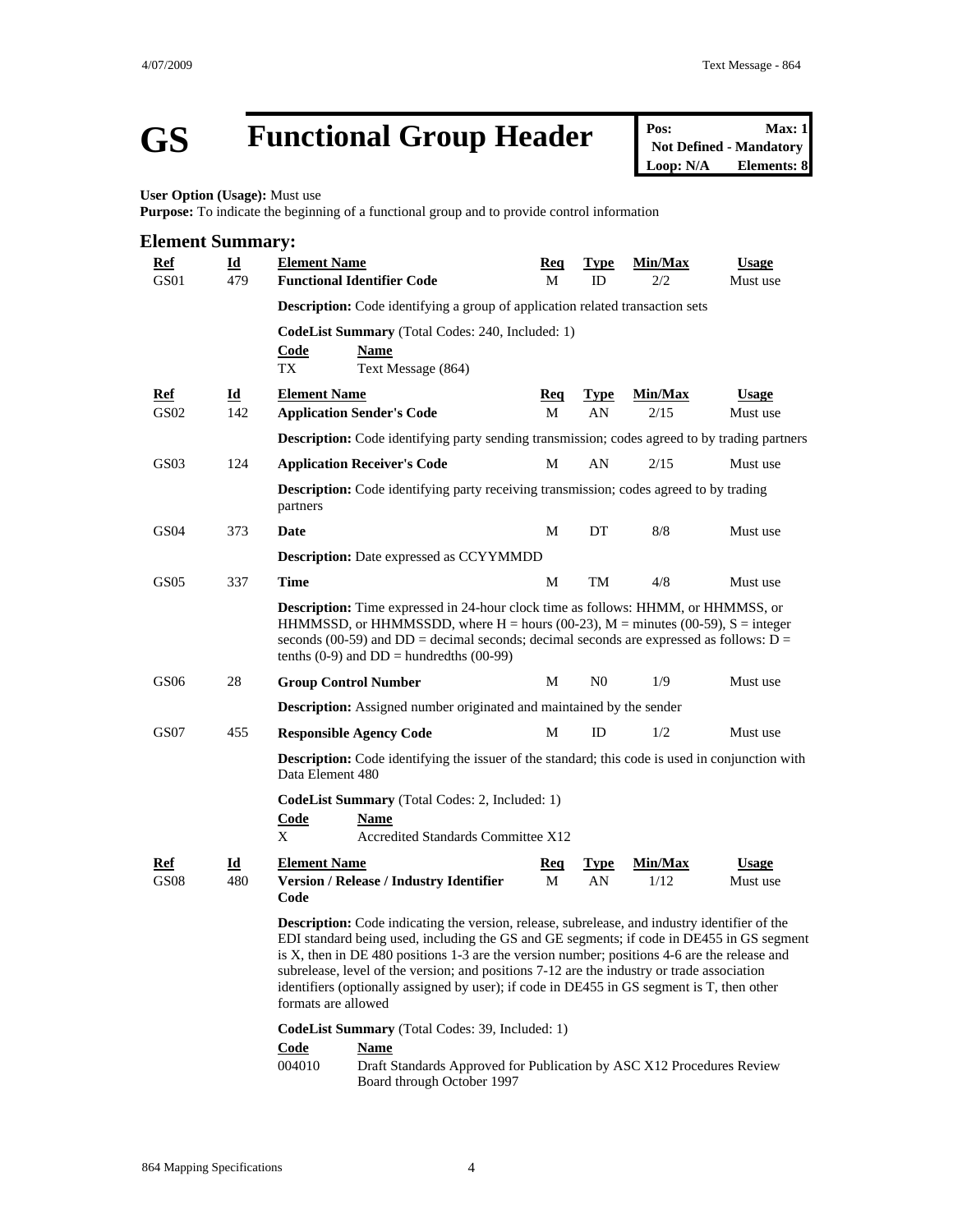#### **Semantics:**

- 1. GS04 is the group date.
- 2. GS05 is the group time.
- 3. The data interchange control number GS06 in this header must be identical to the same data element in the associated functional group trailer, GE02.

#### **Comments:**

1. A functional group of related transaction sets, within the scope of X12 standards, consists of a collection of similar transaction sets enclosed by a functional group header and a functional group trailer.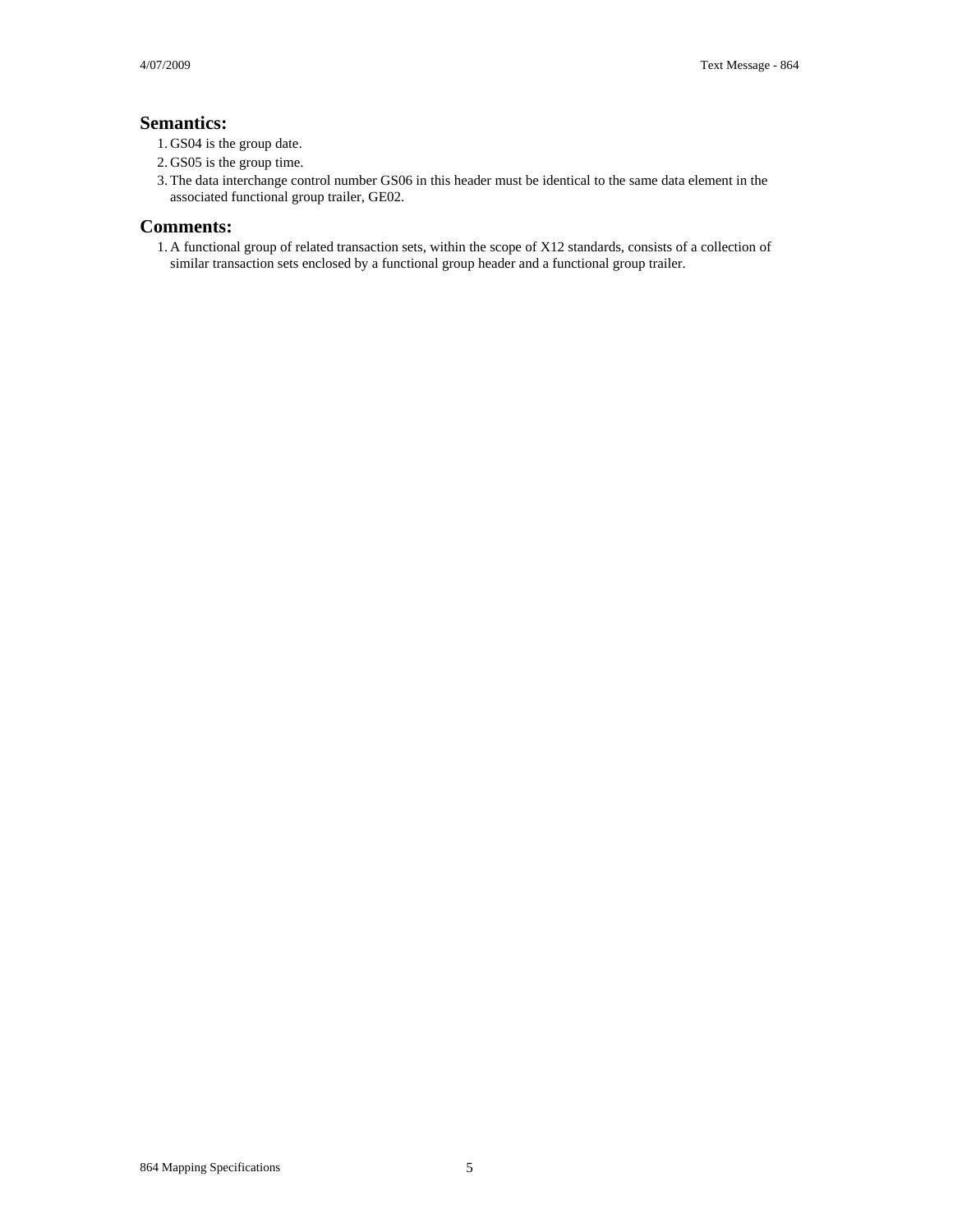#### **Transaction Set Header ST**

User Option (Usage): Must use

Purpose: To indicate the start of a transaction set and to assign a control number

#### Notes:

#### **ST Segment Example**

#### ST\*864\*0001

| <u>Ref</u>       | Id                        | <b>Element Name</b>                                                                           | Req | <b>Type</b> | Min/Max | Usage        |
|------------------|---------------------------|-----------------------------------------------------------------------------------------------|-----|-------------|---------|--------------|
| ST <sub>01</sub> | 143                       | <b>Transaction Set Identifier Code</b>                                                        | М   | ID          | 3/3     | Must use     |
|                  |                           | <b>Description:</b> Code uniquely identifying a Transaction Set                               |     |             |         |              |
|                  |                           | <b>CodeList Summary</b> (Total Codes: 298, Included: 1)                                       |     |             |         |              |
|                  |                           | Code<br>Name                                                                                  |     |             |         |              |
|                  |                           | 864<br><b>Text Message</b>                                                                    |     |             |         |              |
| $Ref$            | $\underline{\mathbf{Id}}$ | <b>Element Name</b>                                                                           | Req | <b>Type</b> | Min/Max | <b>Usage</b> |
| ST <sub>02</sub> | 329                       | <b>Transaction Set Control Number</b>                                                         | М   | AN          | 4/9     | Must use     |
|                  |                           | <b>Description:</b> Identifying control number that must be unique within the transaction set |     |             |         |              |

functional group assigned by the originator for a transaction set

#### **Semantics:**

1. The transaction set identifier (ST01) used by the translation routines of the interchange partners to select the appropriate transaction set definition (e.g., 810 selects the Invoice Transaction Set).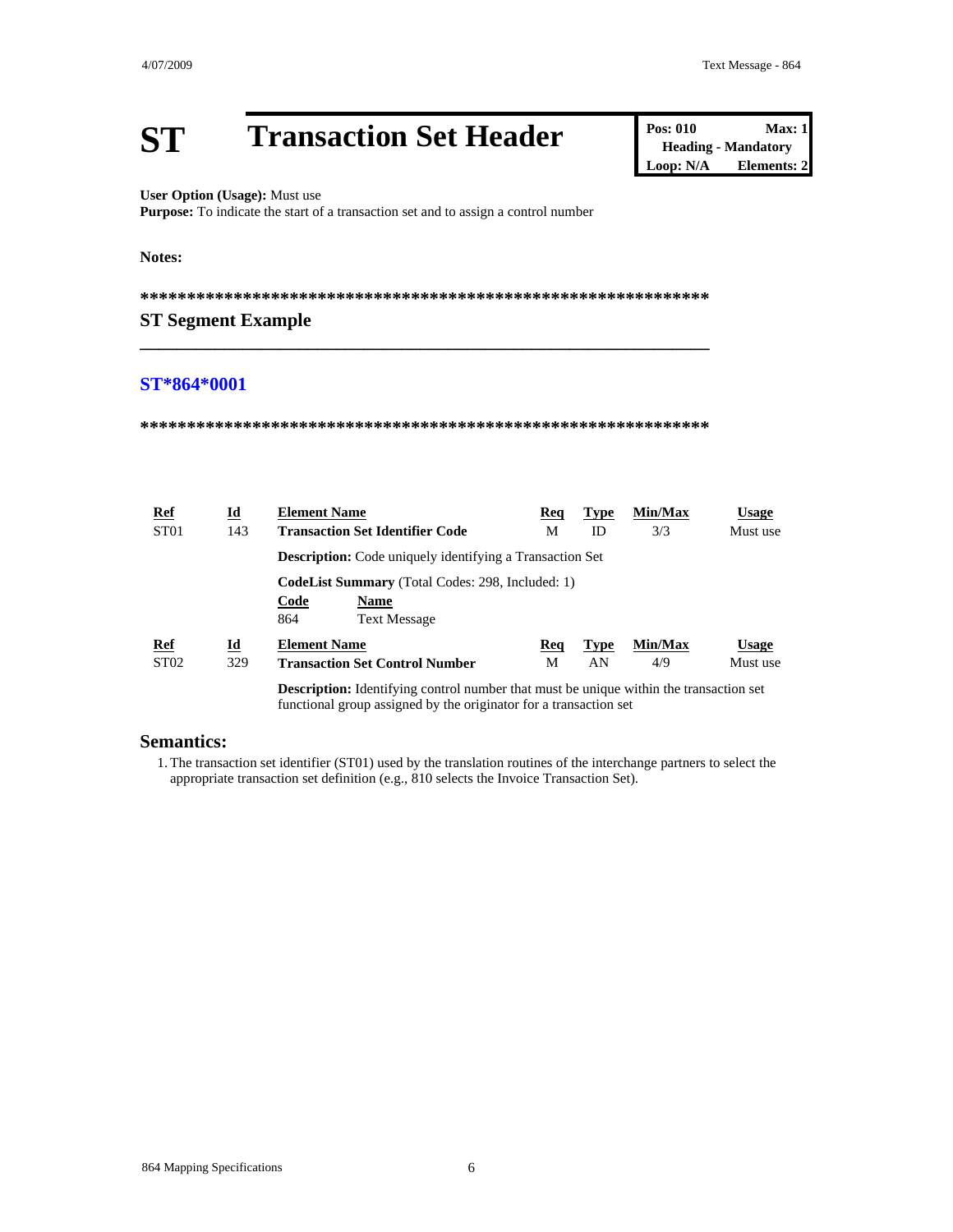**Heading - Mandatory** 

 $Max: 1$ 

**Elements: 3** 

**Pos: 020** 

Loop: N/A

### **BMG** Beginning Segment For Text **Message**

User Option (Usage): Must use

Purpose: To indicate the beginning of a Text Message Transaction Set

Notes:

#### **BMG Segment Example**

#### **BMG\*00\*TEXT MESSAGE\*03~**

#### **Element Summary:**

| Ref        | $\underline{\mathbf{Id}}$ | <b>Element Name</b>                                                                                | <b>Req</b> | <b>Type</b> | Min/Max | <b>Usage</b> |
|------------|---------------------------|----------------------------------------------------------------------------------------------------|------------|-------------|---------|--------------|
| BMG01      | 353                       | <b>Transaction Set Purpose Code</b>                                                                | М          | ID          | 2/2     | Must use     |
|            |                           | <b>Description:</b> Code identifying purpose of transaction set                                    |            |             |         |              |
|            |                           | <b>CodeList Summary</b> (Total Codes: 65, Included: 1)                                             |            |             |         |              |
|            |                           | Code<br>Name                                                                                       |            |             |         |              |
|            |                           | Original<br>00                                                                                     |            |             |         |              |
| <b>Ref</b> | $\underline{\mathbf{Id}}$ | <b>Element Name</b>                                                                                | <b>Req</b> | <b>Type</b> | Min/Max | <b>Usage</b> |
| BMG02      | 352                       | <b>Description</b>                                                                                 | O          | AN          | 1/80    | Must use     |
|            |                           | <b>Description:</b> A free-form description to clarify the related data elements and their content |            |             |         |              |
| BMG03      | 640                       | <b>Transaction Type Code</b>                                                                       | O          | ID          | 2/2     | Must use     |
|            |                           | <b>Description:</b> Code specifying the type of transaction                                        |            |             |         |              |
|            |                           | <b>CodeList Summary</b> (Total Codes: 446, Included: 1)                                            |            |             |         |              |
|            |                           | Code<br>Name                                                                                       |            |             |         |              |
|            |                           | 03<br><b>Report Message</b>                                                                        |            |             |         |              |

#### **Comments:**

1. BMG02 contains the message subject.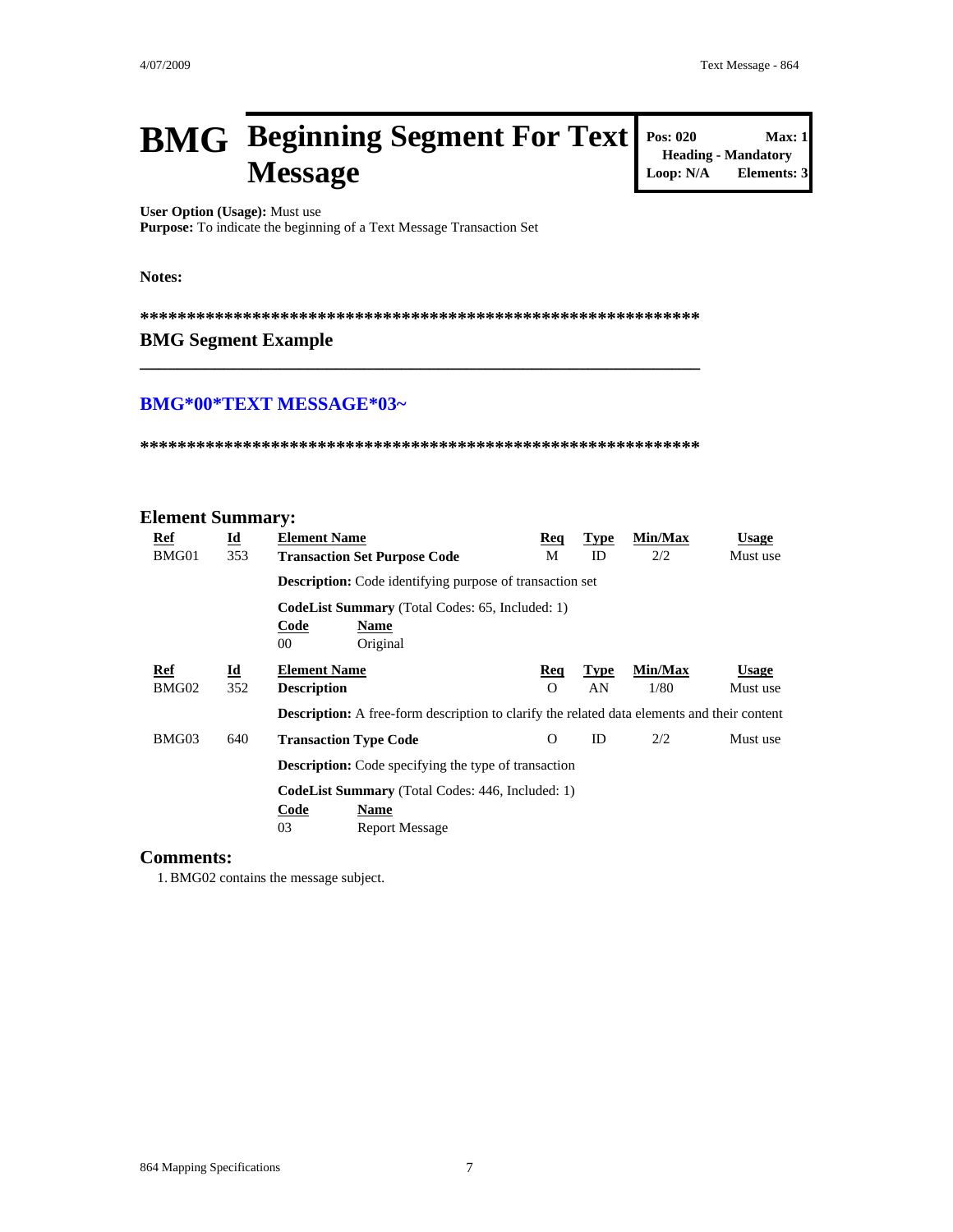## **DTM** Date/Time Reference **Pos: 030 Max: 10**<br> **Pos: 030 Max: 10**<br> **Deading** - Optional<br> **Loop: N/A Elements: 2**

**User Option (Usage):** Must use **Purpose:** To specify pertinent dates and times

**Notes:** 

**\*\*\*\*\*\*\*\*\*\*\*\*\*\*\*\*\*\*\*\*\*\*\*\*\*\*\*\*\*\*\*\*\*\*\*\*\*\*\*\*\*\*\*\*\*\*\*\*\*\*\*\*\*\*\*\*\*\*\*** 

**\_\_\_\_\_\_\_\_\_\_\_\_\_\_\_\_\_\_\_\_\_\_\_\_\_\_\_\_\_\_\_\_\_\_\_\_\_\_\_\_\_\_\_\_\_\_\_\_\_\_\_\_\_\_\_\_\_\_\_** 

#### **DTM Segment Example**

#### **DTM\*166\*20090325~**

**\*\*\*\*\*\*\*\*\*\*\*\*\*\*\*\*\*\*\*\*\*\*\*\*\*\*\*\*\*\*\*\*\*\*\*\*\*\*\*\*\*\*\*\*\*\*\*\*\*\*\*\*\*\*\*\*\*\*\*** 

#### **Element Summary:**

| Ref<br>DTM01 | $\underline{\mathbf{Id}}$<br>374 | <b>Element Name</b><br><b>Date/Time Qualifier</b>                                                 | Req<br>М | <b>Type</b><br>ID | Min/Max<br>3/3 | <b>Usage</b><br>Must use |
|--------------|----------------------------------|---------------------------------------------------------------------------------------------------|----------|-------------------|----------------|--------------------------|
|              |                                  | <b>Description:</b> Code specifying type of date or time, or both date and time                   |          |                   |                |                          |
|              |                                  | <b>CodeList Summary</b> (Total Codes: 1112, Included: 1)<br>Code<br><b>Name</b><br>166<br>Message |          |                   |                |                          |
| Ref<br>DTM02 | Id<br>373                        | <b>Element Name</b><br>Date                                                                       | Req<br>X | <b>Type</b><br>DT | Min/Max<br>8/8 | <b>Usage</b><br>Must use |
|              |                                  | <b>Description:</b> Date expressed as CCYYMMDD                                                    |          |                   |                |                          |

#### **Syntax Rules:**

1. R020305 - At least one of DTM02, DTM03 or DTM05 is required.

2. C0403 - If DTM04 is present, then DTM03 is required.

3. P0506 - If either DTM05 or DTM06 is present, then the other is required.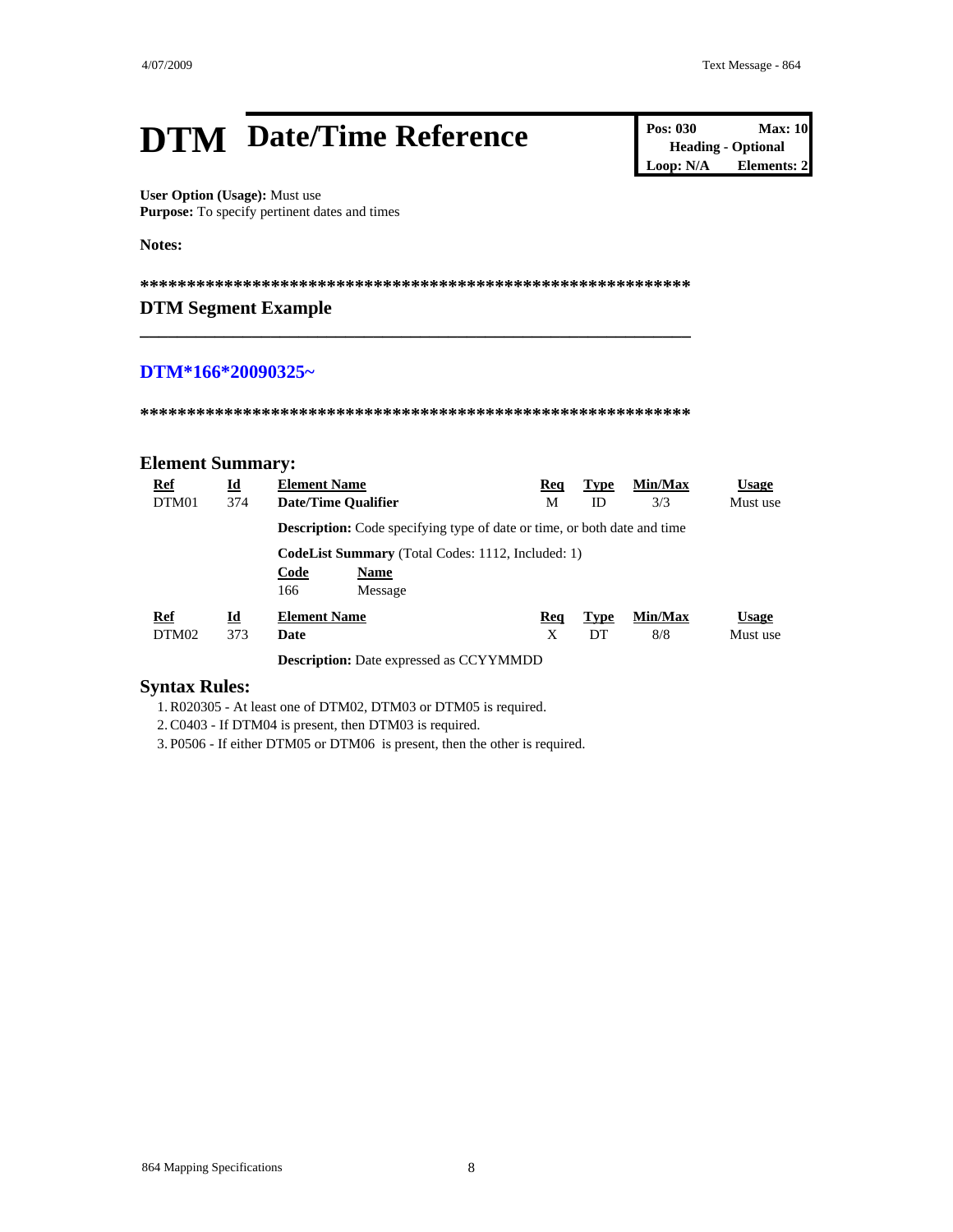| <b>Loop Name</b>                                                                                                                                                                                                                                                                            | Pos: 040<br><b>Optional</b> | Repeat: 200       |
|---------------------------------------------------------------------------------------------------------------------------------------------------------------------------------------------------------------------------------------------------------------------------------------------|-----------------------------|-------------------|
|                                                                                                                                                                                                                                                                                             | Loop: N1                    | Elements:<br>N/Al |
| <b>User Option (Usage):</b> Must use<br>$\mathbf{r}$ . The contract of the contract of the contract of the contract of the contract of the contract of the contract of the contract of the contract of the contract of the contract of the contract of the contract of th<br>$\blacksquare$ |                             |                   |

**Purpose:** To identify a party by type of organization, name, and code

#### **Loop Summary:**

| Pos | Id         | <b>Segment Name</b>      | Rea | <b>Max Use</b> | Repeat | $\cup$ sage |
|-----|------------|--------------------------|-----|----------------|--------|-------------|
| 040 | N1         | Name.                    |     |                |        | Must use    |
| 080 | <b>REF</b> | Reference Identification |     |                |        | Must use    |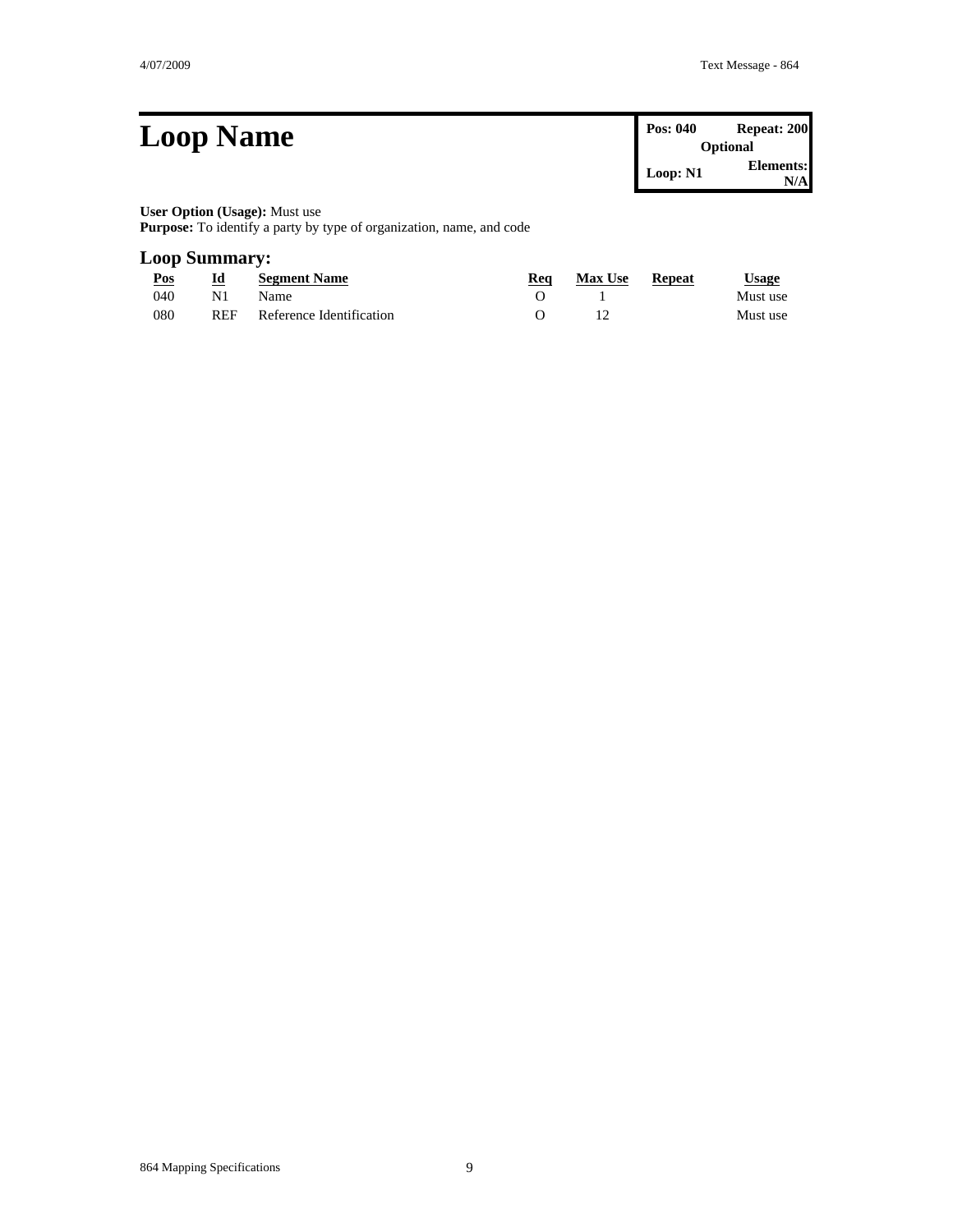| N1                                    |                                 | <b>Name</b>                                                                                                      |          |                   | Pos: 040<br>Loop: N1 | Max: 1<br><b>Heading - Optional</b><br><b>Elements: 2</b> |
|---------------------------------------|---------------------------------|------------------------------------------------------------------------------------------------------------------|----------|-------------------|----------------------|-----------------------------------------------------------|
| <b>User Option (Usage): Must use</b>  |                                 | Purpose: To identify a party by type of organization, name, and code                                             |          |                   |                      |                                                           |
| Notes:                                |                                 |                                                                                                                  |          |                   |                      |                                                           |
|                                       |                                 |                                                                                                                  |          |                   |                      |                                                           |
| N1 Segment Example                    |                                 |                                                                                                                  |          |                   |                      |                                                           |
| N1*FR*CVS~<br><b>Element Summary:</b> |                                 |                                                                                                                  |          |                   |                      |                                                           |
| <b>Ref</b><br>N <sub>10</sub> 1       | Id<br>98                        | <b>Element Name</b><br><b>Entity Identifier Code</b>                                                             | Req<br>M | <b>Type</b><br>ID | Min/Max<br>2/3       | <b>Usage</b><br>Must use                                  |
|                                       |                                 | <b>Description:</b> Code identifying an organizational entity, a physical location, property or an<br>individual |          |                   |                      |                                                           |
|                                       |                                 | <b>CodeList Summary</b> (Total Codes: 1312, Included: 1)<br>Code<br><b>Name</b><br>FR.<br><b>Message From</b>    |          |                   |                      |                                                           |
| Ref                                   | $\underline{\mathbf{Id}}$<br>93 | <b>Element Name</b>                                                                                              | Req<br>X | <b>Type</b><br>AN | Min/Max              | <b>Usage</b>                                              |
| N102                                  |                                 | <b>Name</b><br>$\cdots$                                                                                          |          |                   | 1/60                 | Must use                                                  |

Description: Free-form name

#### **Syntax Rules:**

1. R0203 - At least one of N102 or N103 is required.

2. P0304 - If either N103 or N104 is present, then the other is required.

#### **Comments:**

1. This segment, used alone, provides the most efficient method of providing organizational identification. To obtain this efficiency the "ID Code" (N104) must provide a key to the table maintained by the transaction processing party.

2. N105 and N106 further define the type of entity in N101.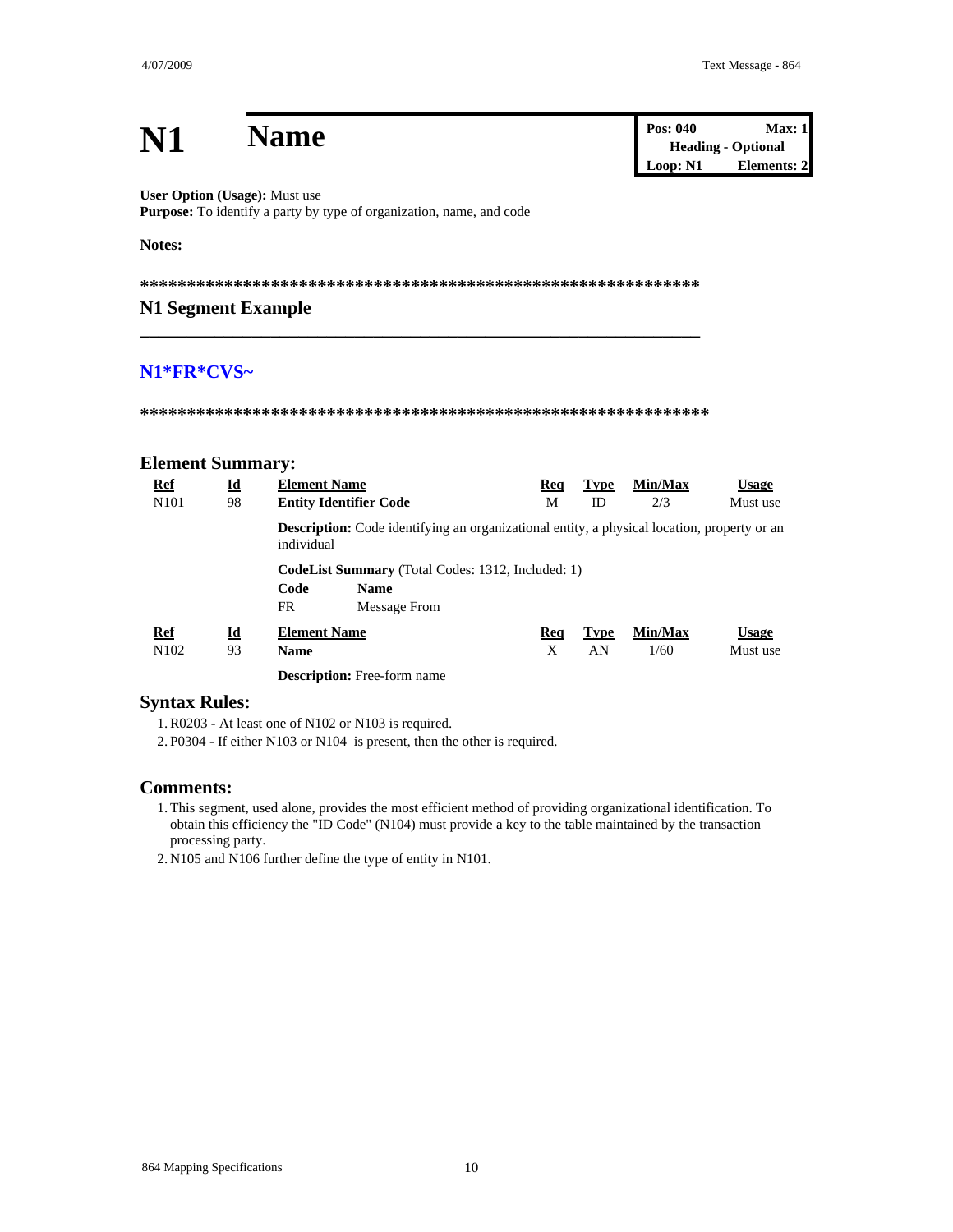#### **Reference Identification REF**

**Pos: 080 Max: 12 Heading - Optional**  $Loop: N1$ Elements: 2

User Option (Usage): Must use Purpose: To specify identifying information

Notes:

#### **REF Segment Example**

#### **REF\*VR\*9999~**

#### **Element Summary:**

| Ref        | $\underline{\mathbf{Id}}$ | <b>Element Name</b>                                                                                                                                | Req | Type        | Min/Max | <b>Usage</b> |
|------------|---------------------------|----------------------------------------------------------------------------------------------------------------------------------------------------|-----|-------------|---------|--------------|
| REF01      | 128                       | <b>Reference Identification Qualifier</b>                                                                                                          | М   | ID          | 2/3     | Must use     |
|            |                           | <b>Description:</b> Code qualifying the Reference Identification                                                                                   |     |             |         |              |
|            |                           | <b>CodeList Summary</b> (Total Codes: 1503, Included: 1)                                                                                           |     |             |         |              |
|            |                           | Code<br><b>Name</b>                                                                                                                                |     |             |         |              |
|            |                           | VR.<br>Vendor ID Number                                                                                                                            |     |             |         |              |
| <b>Ref</b> | Id                        | <b>Element Name</b>                                                                                                                                | Req | <b>Type</b> | Min/Max | <b>Usage</b> |
| REF02      | 127                       | <b>Reference Identification</b>                                                                                                                    | X   | AN          | 1/30    | Must use     |
|            |                           | <b>Description:</b> Reference information as defined for a particular Transaction Set or as specified<br>by the Reference Identification Qualifier |     |             |         |              |

#### **Syntax Rules:**

1. R0203 - At least one of REF02 or REF03 is required.

#### **Semantics:**

1. REF04 contains data relating to the value cited in REF02.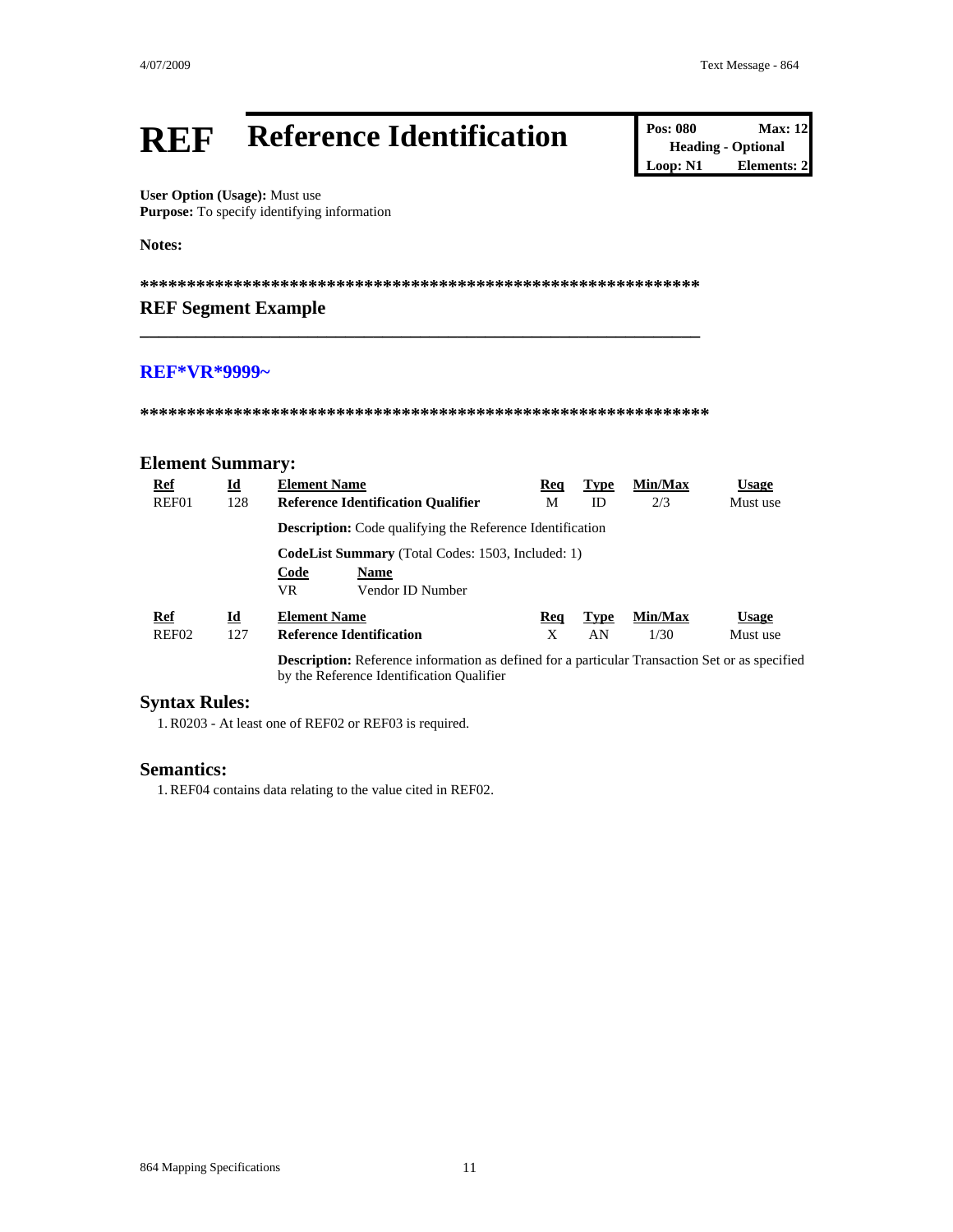### **Loop Message Identification**

| Pos: 010 | Repeat: >1       |
|----------|------------------|
|          | <b>Mandatory</b> |
| Loop:    | Elements:        |
| MIT      | N/A              |

#### **User Option (Usage):** Must use

**Purpose:** To identify the beginning of a specific message and to allow the identification of a subject for the message

#### **Loop Summary:**

| Pos  | Id  | <b>Segment Name</b>    | Req | <b>Max Use</b> | <b>Repeat</b> | <u>Usage</u> |
|------|-----|------------------------|-----|----------------|---------------|--------------|
| -010 | MIT | Message Identification | м   |                |               | Must use     |
| 080  |     | MSG Message Text       | М   | 100000         |               | Must use     |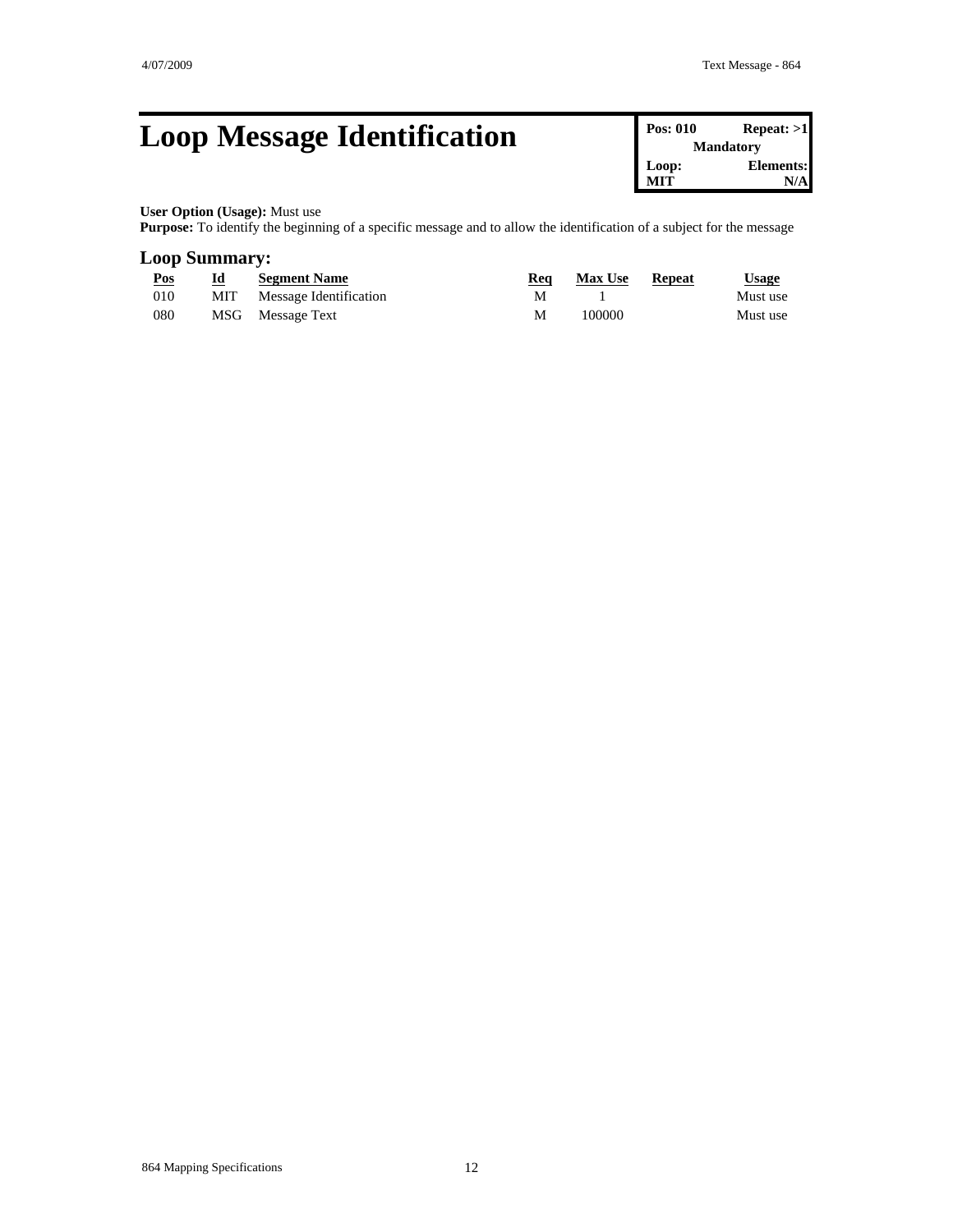**Detail - Mandatory** 

 $Max: 1$ 

**Elements: 1** 

**Pos: 010** 

Loop:

**MIT** 

#### **Message Identification MIT**

#### User Option (Usage): Must use

Purpose: To identify the beginning of a specific message and to allow the identification of a subject for the message

#### Notes:

#### **MIT Segment Example**

#### $MT*1-$

#### **Element Summary:**

| Ref   |     | <b>Element Name</b>                                                                                  | Rea |    | Tvpe Min/Max | Usage    |
|-------|-----|------------------------------------------------------------------------------------------------------|-----|----|--------------|----------|
| MIT01 | 127 | Reference Identification                                                                             |     | AN | 1/30         | Must use |
|       |     | <b>Description:</b> Petersnes information as defined for a perticular Transaction Set or as specifie |     |    |              |          |

**Description:** Reference information as defined for a particular Transaction Set or as specified by the Reference Identification Qualifier

#### **Semantics:**

1. MIT01 contains the message number.

2. MIT02 contains the message subject.

#### **Comments:**

1. MIT03 default is 80 characters.

2. MIT04 default is 66 lines.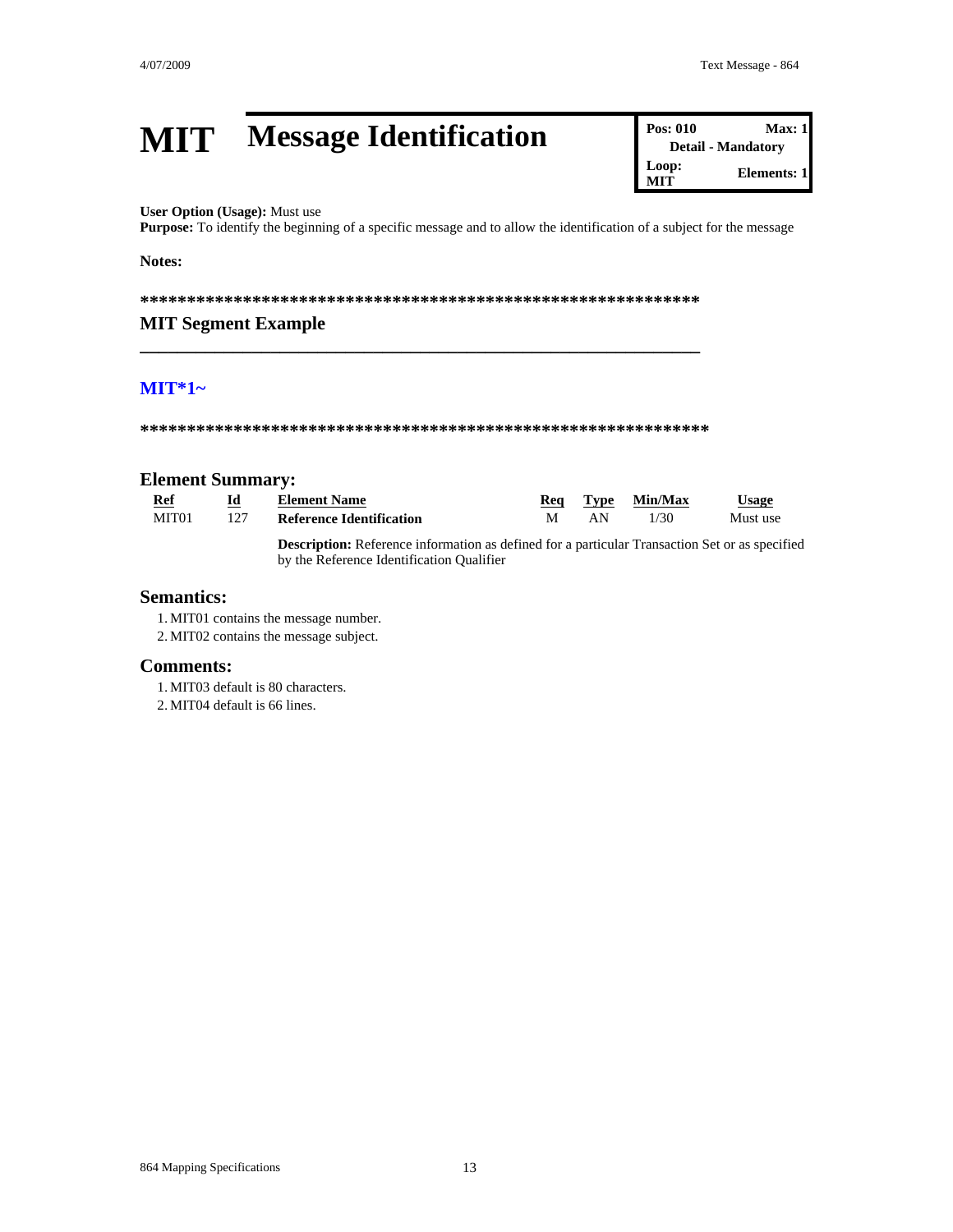### **MSG** Message Text

Pos: 080 **Max: 100000 Detail - Mandatory** Loop: **Elements: 1 MIT** 

#### User Option (Usage): Must use

Purpose: To provide a free-form format that allows the transmission of text information

Notes:

#### **MSG Segment Example**

#### **MSG\* ANNUAL DC INVENTORY~**

#### **Element Summary:**

| Ref   | Id  | <b>Element Name</b>                 | Rea |     | Type Min/Max | Usage    |
|-------|-----|-------------------------------------|-----|-----|--------------|----------|
| MSG01 | 933 | <b>Free-Form Message Text</b>       |     | AN. | 1/264        | Must use |
|       |     | Decerintion: Free form message text |     |     |              |          |

**Description:** Free-form message text

#### **Syntax Rules:**

1. C0302 - If MSG03 is present, then MSG02 is required.

#### **Semantics:**

1. MSG03 is the number of lines to advance before printing.

#### **Comments:**

1. MSG02 is not related to the specific characteristics of a printer, but identifies top of page, advance a line, etc.

2. If MSG02 is "AA - Advance the specified number of lines before print" then MSG03 is required.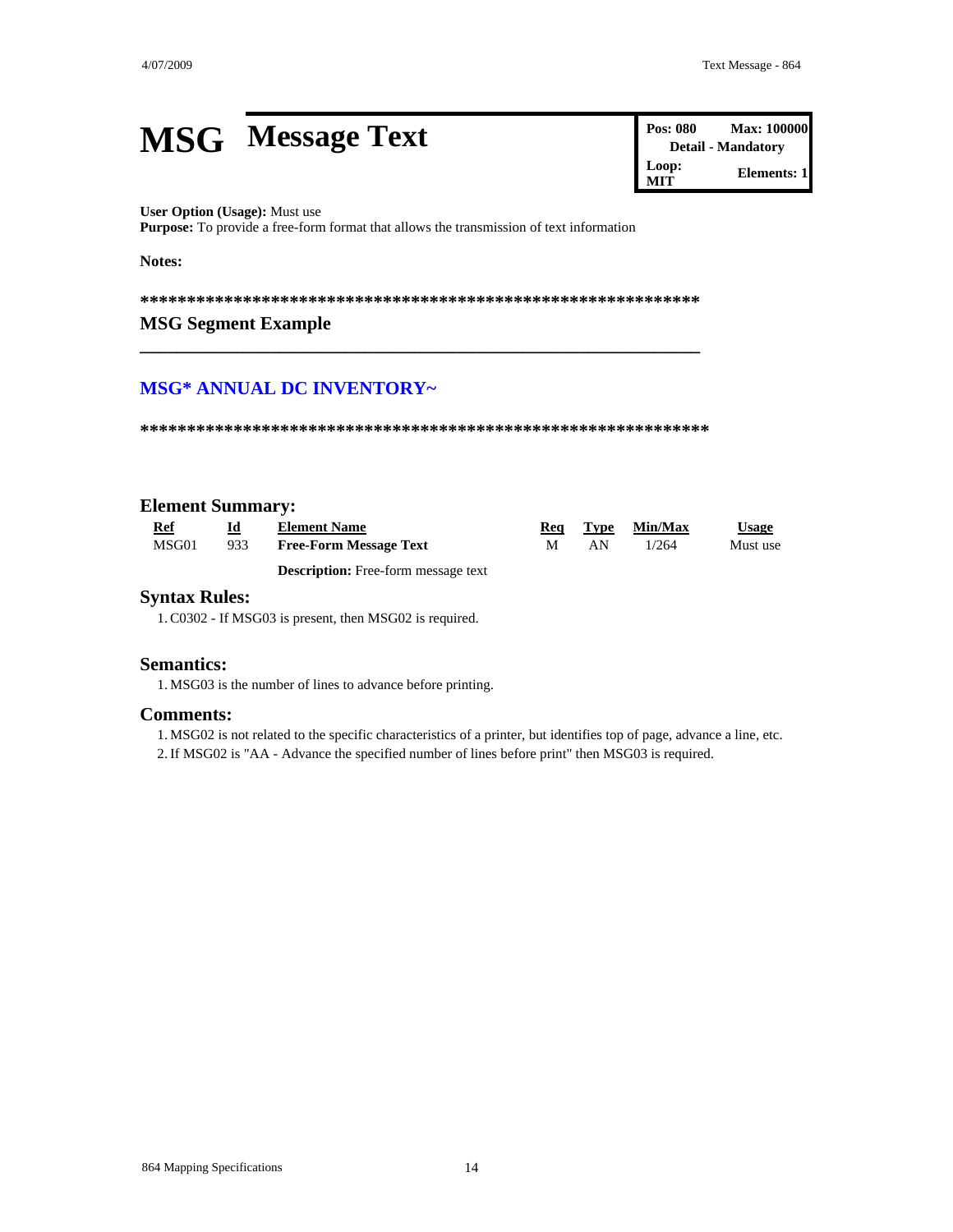## **SE Transaction Set Trailer Pos: 010 Max: 1**<br> **Pos: 010 Max: 1**<br> **Summary** - Mandatory<br> **Loop: N/A Elements: 2**

### **Summary - Mandatory Elements: 2**

#### **User Option (Usage):** Must use

**Purpose:** To indicate the end of the transaction set and provide the count of the transmitted segments (including the beginning (ST) and ending (SE) segments)

#### **Element Summary:**

| <b>Ref</b>                                                                                    | <u>Id</u> | <b>Element Name</b>                                                                                        | Req | <b>Type</b>    | Min/Max | <b>Usage</b> |
|-----------------------------------------------------------------------------------------------|-----------|------------------------------------------------------------------------------------------------------------|-----|----------------|---------|--------------|
| SE <sub>01</sub>                                                                              | 96        | <b>Number of Included Segments</b>                                                                         | M   | N <sub>0</sub> | 1/10    | Must use     |
|                                                                                               |           | <b>Description:</b> Total number of segments included in a transaction set including ST and SE<br>segments |     |                |         |              |
| SE <sub>02</sub>                                                                              | 329       | <b>Transaction Set Control Number</b>                                                                      | М   | AN             | 4/9     | Must use     |
| <b>Description:</b> Identifying control number that must be unique within the transaction set |           |                                                                                                            |     |                |         |              |

functional group assigned by the originator for a transaction set

#### **Comments:**

1. SE is the last segment of each transaction set.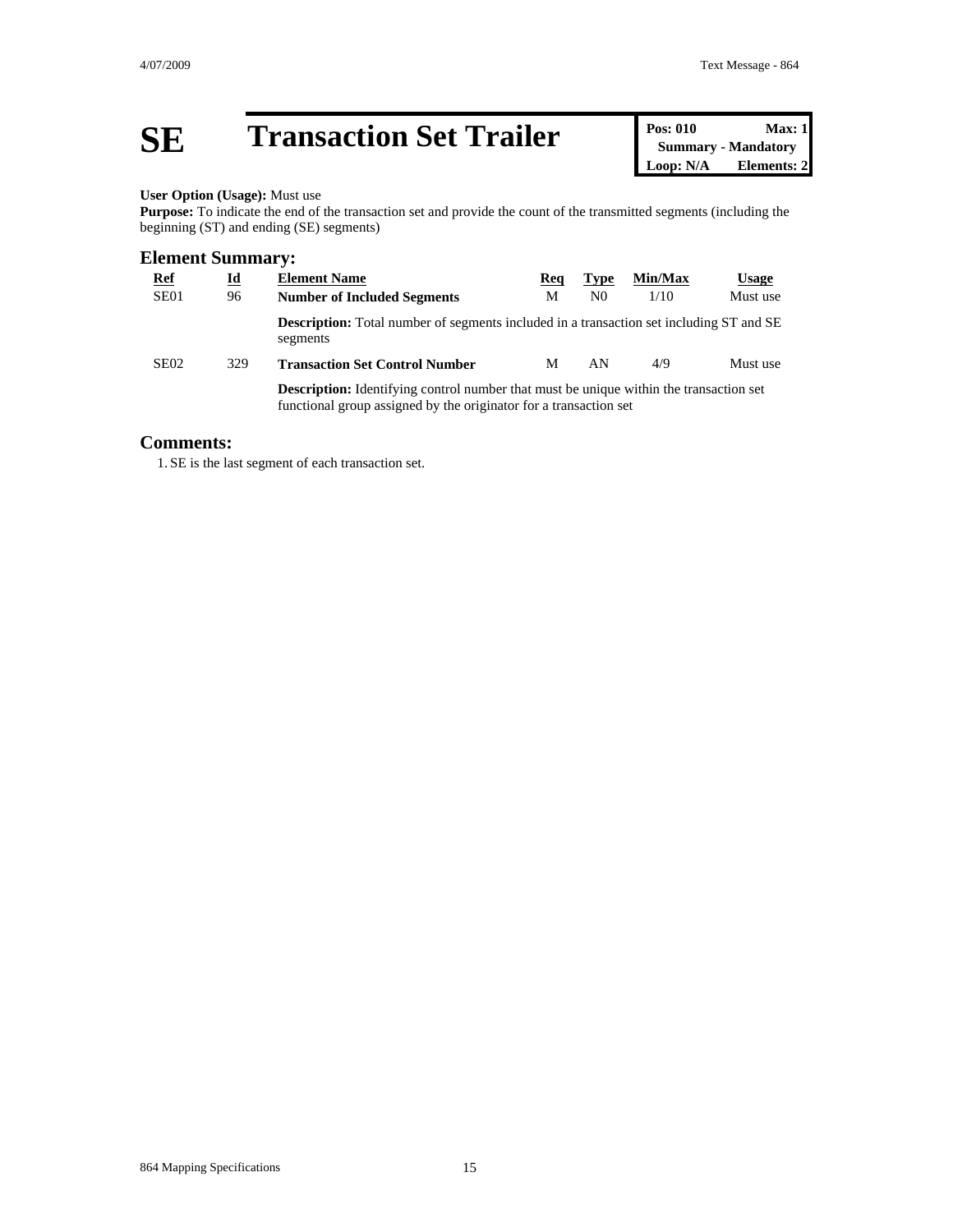## **GE Functional Group Trailer Pos:** Max: 1<br>Not Defined - Mandatory<br>Loop: N/A **Elements: 2**

**Not Defined - Mandatory Elements: 2** 

**User Option (Usage):** Must use

**Purpose:** To indicate the end of a functional group and to provide control information

| <b>Element Summary:</b> |           |                                                                                                                                                                                     |     |                |         |              |  |  |
|-------------------------|-----------|-------------------------------------------------------------------------------------------------------------------------------------------------------------------------------------|-----|----------------|---------|--------------|--|--|
| <u>Ref</u>              | <u>id</u> | <b>Element Name</b>                                                                                                                                                                 | Reg | <b>Type</b>    | Min/Max | <b>Usage</b> |  |  |
| GE01                    | 97        | <b>Number of Transaction Sets Included</b>                                                                                                                                          | М   | N <sub>0</sub> | 1/6     | Must use     |  |  |
|                         |           | <b>Description:</b> Total number of transaction sets included in the functional group or interchange<br>(transmission) group terminated by the trailer containing this data element |     |                |         |              |  |  |
| GE02                    | 28        | <b>Group Control Number</b>                                                                                                                                                         | М   | N0             | 1/9     | Must use     |  |  |
|                         |           | <b>Description:</b> Assigned number originated and maintained by the sender                                                                                                         |     |                |         |              |  |  |

#### **Semantics:**

1. The data interchange control number GE02 in this trailer must be identical to the same data element in the associated functional group header, GS06.

#### **Comments:**

1. The use of identical data interchange control numbers in the associated functional group header and trailer is designed to maximize functional group integrity. The control number is the same as that used in the corresponding header.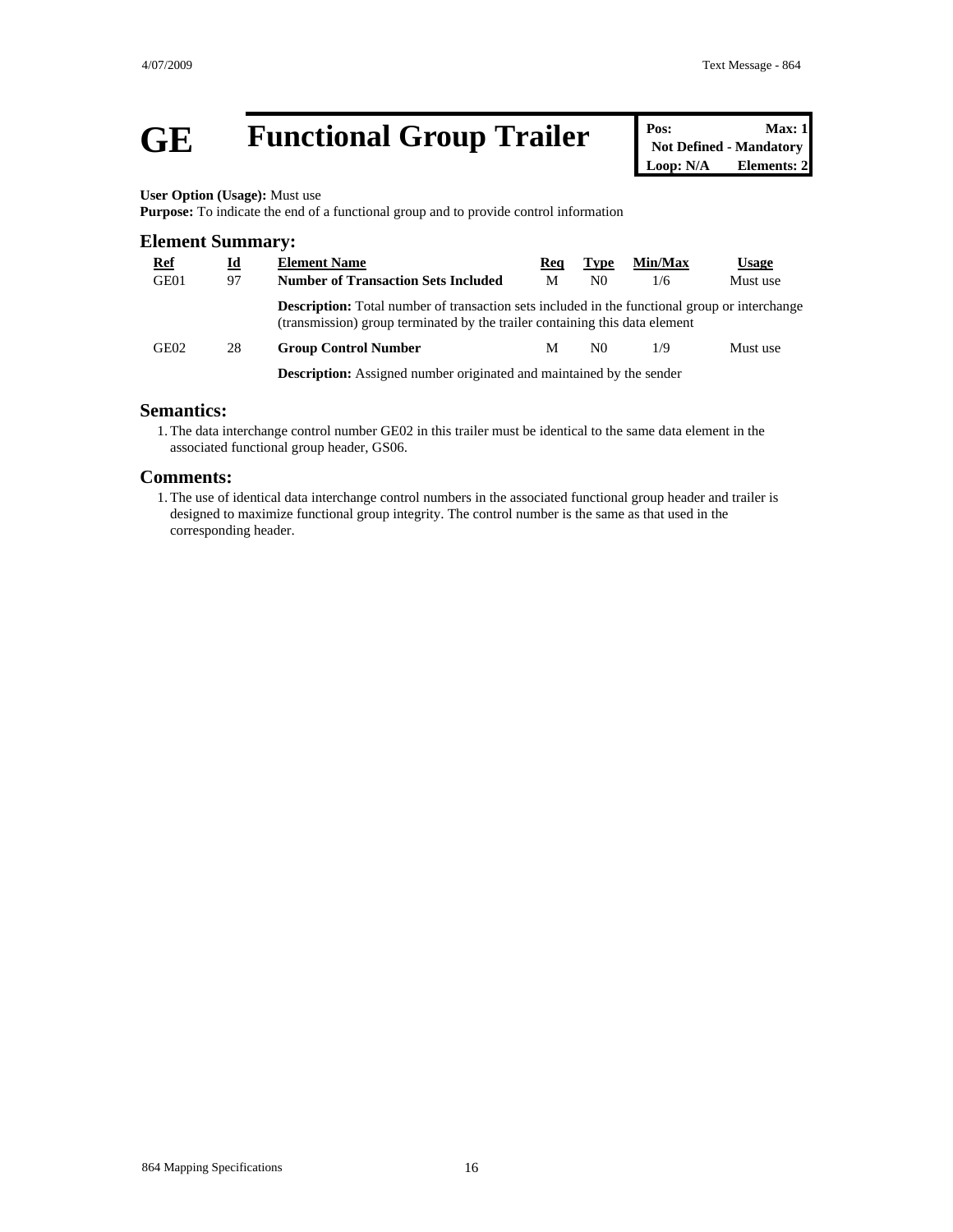## **IEA** Interchange Control Trailer **Pos:** Max: 1<br>
Max: 1<br>
Loop: N/A Elements: 2

**Not Defined - Mandatory Elements: 2** 

#### **User Option (Usage):** Must use

**Purpose:** To define the end of an interchange of zero or more functional groups and interchange-related control segments

#### **Element Summary:**

| <b>Ref</b> | $\underline{\mathbf{Id}}$ | <b>Element Name</b>                                                                       | Req | Type | Min/Max | <b>Usage</b> |
|------------|---------------------------|-------------------------------------------------------------------------------------------|-----|------|---------|--------------|
| IEA01      | 116                       | <b>Number of Included Functional Groups</b>                                               | М   | N0   | 1/5     | Must use     |
|            |                           | <b>Description:</b> A count of the number of functional groups included in an interchange |     |      |         |              |
| IEA02      | I <sub>12</sub>           | <b>Interchange Control Number</b>                                                         | М   | N0   | 9/9     | Must use     |
|            |                           |                                                                                           |     |      |         |              |

**Description:** A control number assigned by the interchange sender